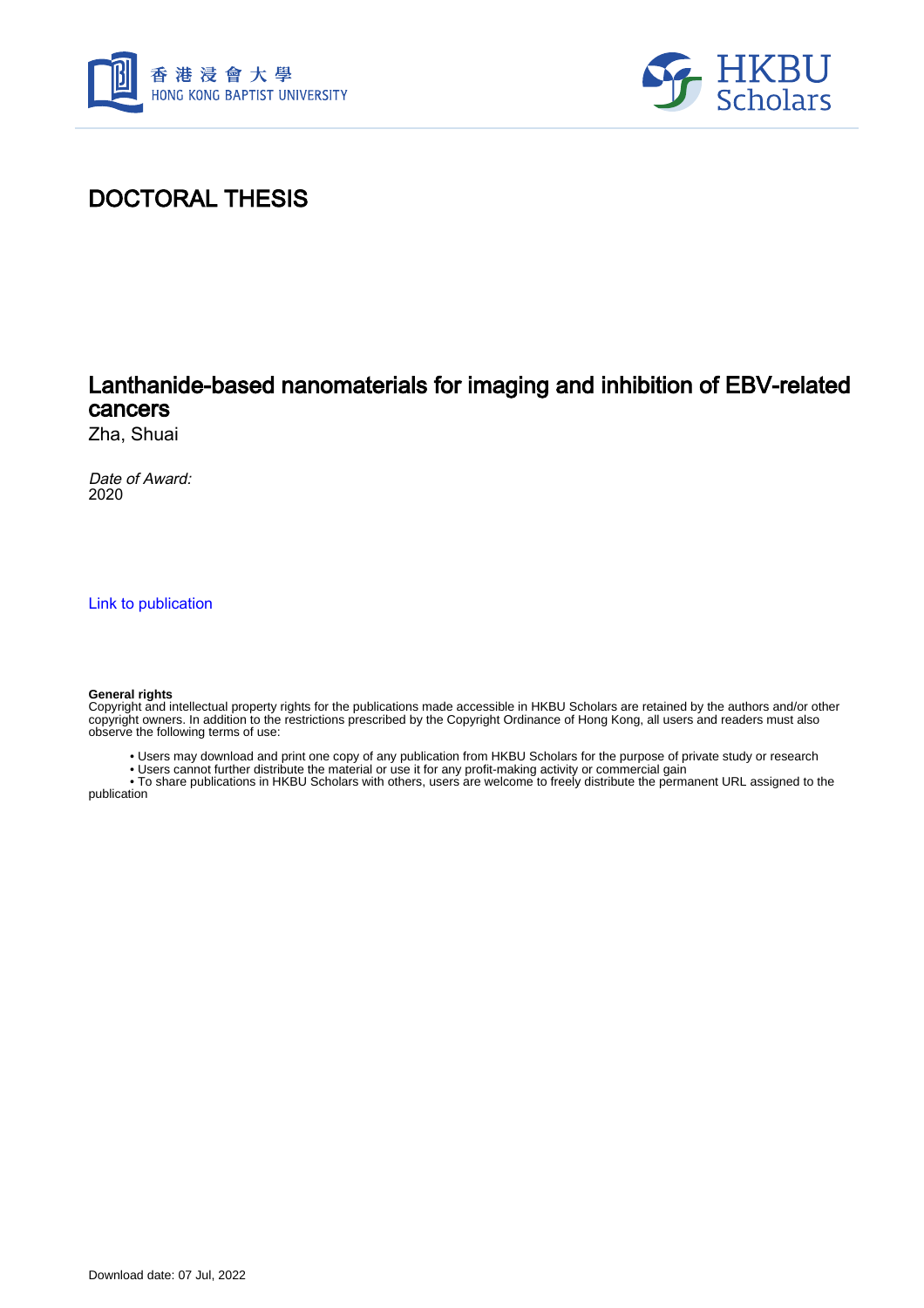### **ABSTRACT**

Nasopharyngeal Carcinoma (NPC) as a typical malignancy that occurs in highincidence areas, e.g. southern China region, including Hong Kong, and it has aroused wide interests for local researchers to study. The Epstein-Barr virus (EBV) was reported as a vital herpes virus for the growth of NPC. Two significant proteins in EBV, namely Epstein-Barr Nuclear Antigen 1 (EBNA1) and latent infection membrane protein 1 (LMP1) are crucial for virus maintenance and EBV-infected cell development, and essential for cell proliferation and differentiation of EBV latent life cycle, respectively. Thus, inhibition of EBNA1 and LMP1 can be regarded as effective and potent therapy on EBV-associated cancers.

In this thesis, the conjugation of core-shell structured upconversion nanoparticles (UCNPs) with distinct EBV-specific peptides including EBNA1 and LMP1 targeting peptides to achieve both impressive inhibition on EBV-positive cancers *in vitro*/*in vivo* and visualization on EBV-positive cells with responsive upconversion emission signals were investigated. Taking advantage of lanthanide-based UCNPs, their unique photophysical properties offer deep tissue penetration depth, negligible photobleaching and photocytotoxicity, and therefore provides a solid foundation for convincible theranostic studies. Furthermore, desired inhibitory performance was achieved, it was shown that  $\sim$ 50  $\mu$ g/mL of nanoprobes can inhibit half of EBV-infected cell viability and only 0.25 mg/tumor of nanoprobes dosage *via* intravenous injection can prohibit 64.7% of growth inhibition of an EBV-positive tumor.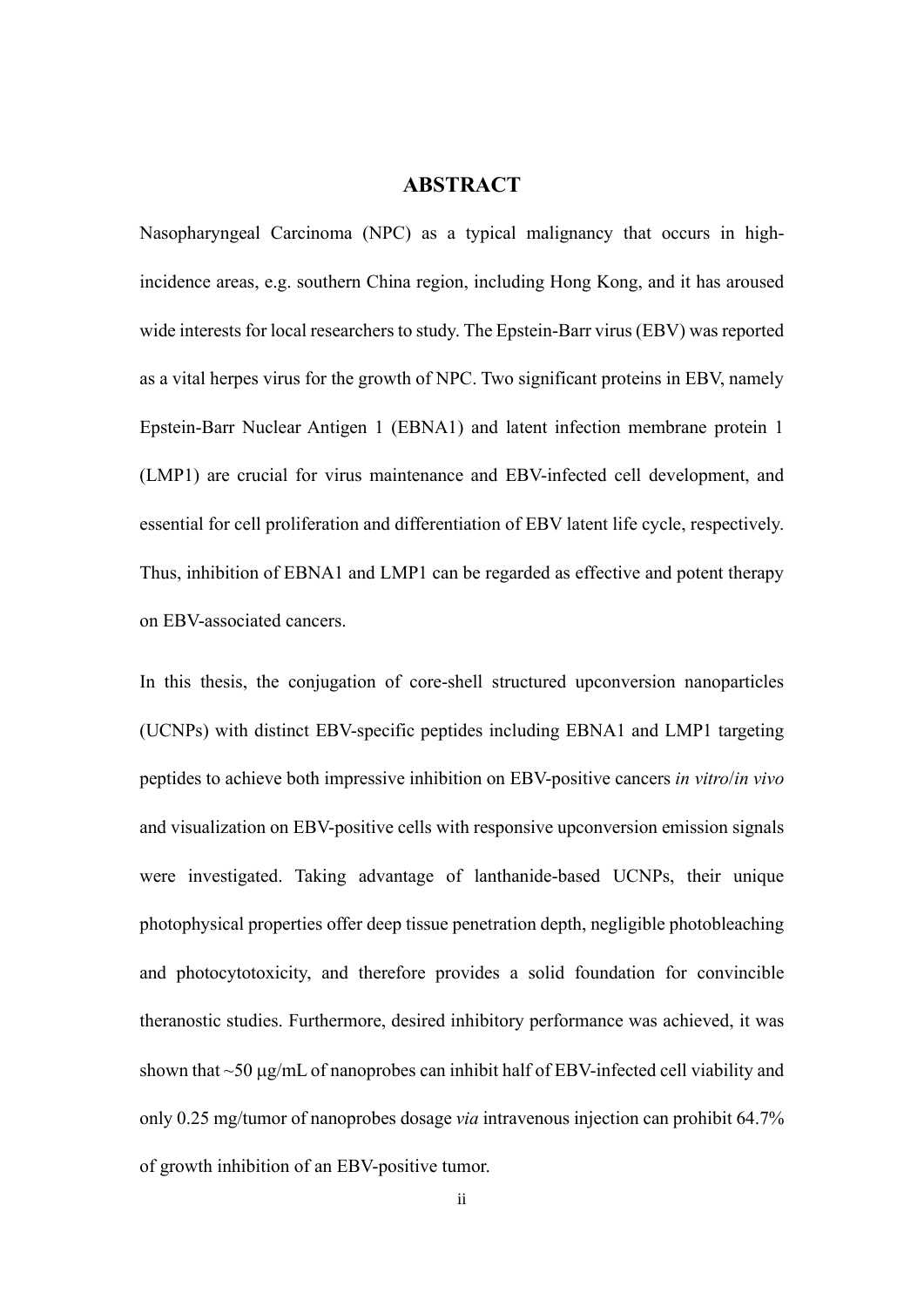# **TABLE OF CONTENTS**

| 1.2.3 |  |
|-------|--|
|       |  |
|       |  |
|       |  |
|       |  |
|       |  |
|       |  |
|       |  |
|       |  |
|       |  |